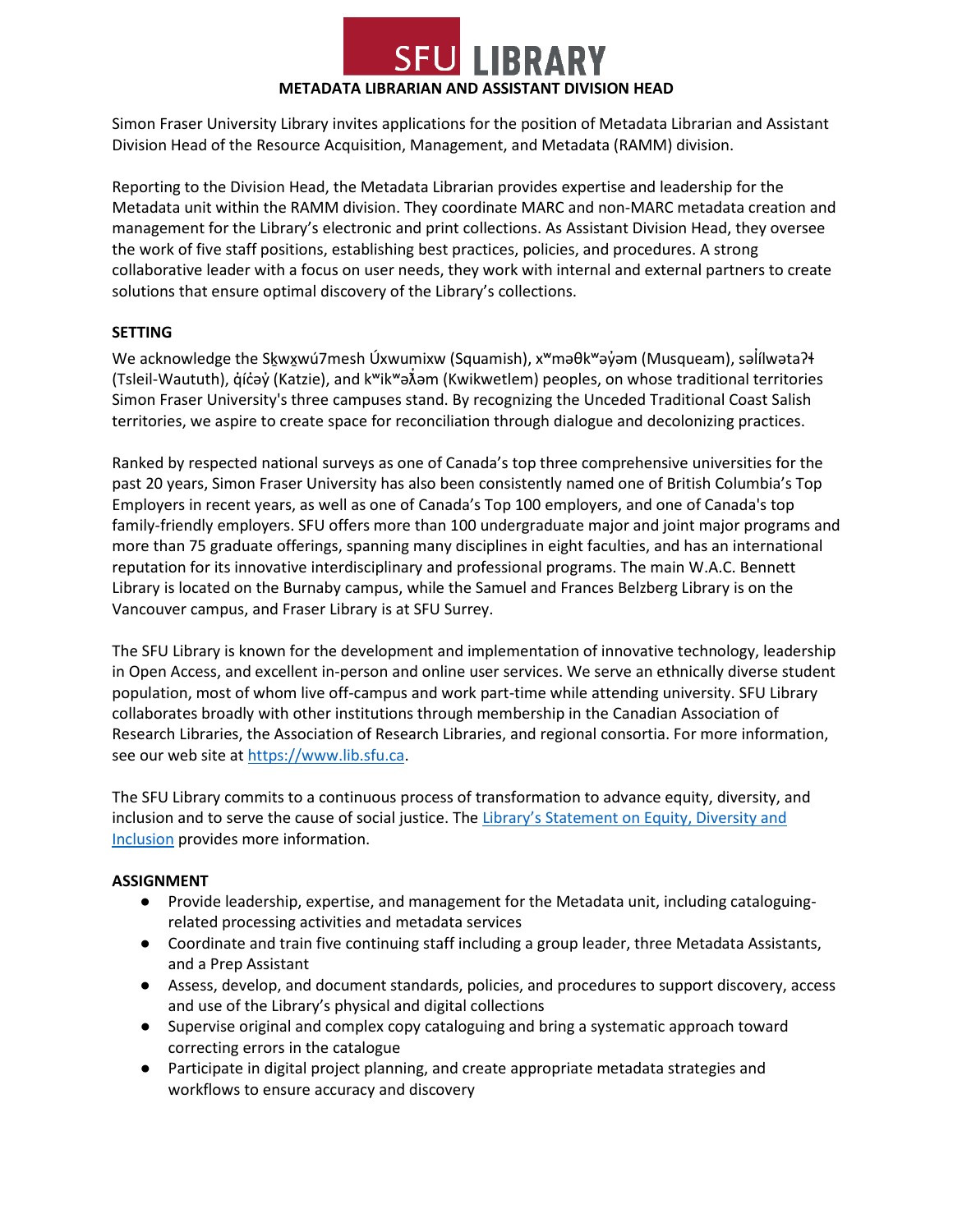- Develop metadata crosswalks and data conversion routines for managing and integrating diverse metadata, including MARC and non-MARC formats, to facilitate interoperability across multiple discovery systems
- Direct special initiatives such as the cataloguing of format or language based collections, and participate in other library initiatives that include a cataloguing or metadata component
- Foster diversity, equity, and inclusion through cataloguing and metadata practices that advance thinking for justice and mitigate problematic legacy metadata
- Communicate and collaborate with other Library divisions and external partners engaged in metadata creation, emphasizing a strong user-centred approach
- Produce statistics and analyses of library materials to meet various internal and external requirements using a variety of tools
- Maintain awareness and knowledge of current and emerging trends, standards, and best practices in librarianship, especially with respect to cataloguing, metadata, classification and subject analysis, bibliographic and authority control, automation of cataloguing functions, and discovery systems
- Develop professional knowledge and skills on a continuing basis
- Advance the values and goals outlined in the [Library's Strategic Plan](https://www.lib.sfu.ca/system/files/26348/strategic-plan-2017-2021-compressed.pdf)
- Other librarian duties as assigned

# **QUALIFICATIONS**

**Required:**

- Master's degree in Library or Information Studies from an ALA accredited program, or its equivalent
- A minimum of three years of professional library experience, with increasing leadership responsibilities (n.b. candidates can include internship or placement experience)
- Ability to advance equity, diversity, and inclusion and to identify ways in which the RAMM division can advance social justice and Indigenous initiatives at the Library and SFU
- Ability to recognize, respect, and work effectively with individuals and groups with diverse perspectives and backgrounds
- Ability to develop, maintain, and grow professional relationships and to contribute to a collegial team environment
- Experience with creating, implementing, and evaluating policies, procedures, and workflows, and leading staff training
- Knowledge of library and archival metadata principles, as well as demonstrated experience applying and adapting them to existing and emerging content in a variety of formats
- Experience working in an Integrated Library System (for example Alma, Sierra, or Worldshare) performing resource description, batch set loading, and maintenance, as well as experience editing and transforming metadata and MARC records
- Knowledge of, and preferably experience with, tools that assist in metadata creation and remediation (e.g. OpenRefine, MARCedit) as well as bibliographic utilities (e.g. OCLC Connexion, Worldshare)
- Knowledge of current national and international standards for cataloguing and bibliographic control such as RDA, MARC21, AACR2, FRBR, FRAD, LCRI/LCPSs, CSH, LCSH, Canadian and LC classification schedules
- Knowledge of non-MARC metadata structures such as Dublin Core, MODS, TEI, and EAD
- Interest in or knowledge of reparative description, for example decolonizing metadata
- Demonstrated project management experience, including time management skills and ability to set priorities and meet deadlines. Includes ability to be consultative and to coordinate actions based on needs and expertise of various stakeholders
- Ability to assess, analyze, plan, and solve problems creatively and collaboratively in a complex, rapidly-changing environment